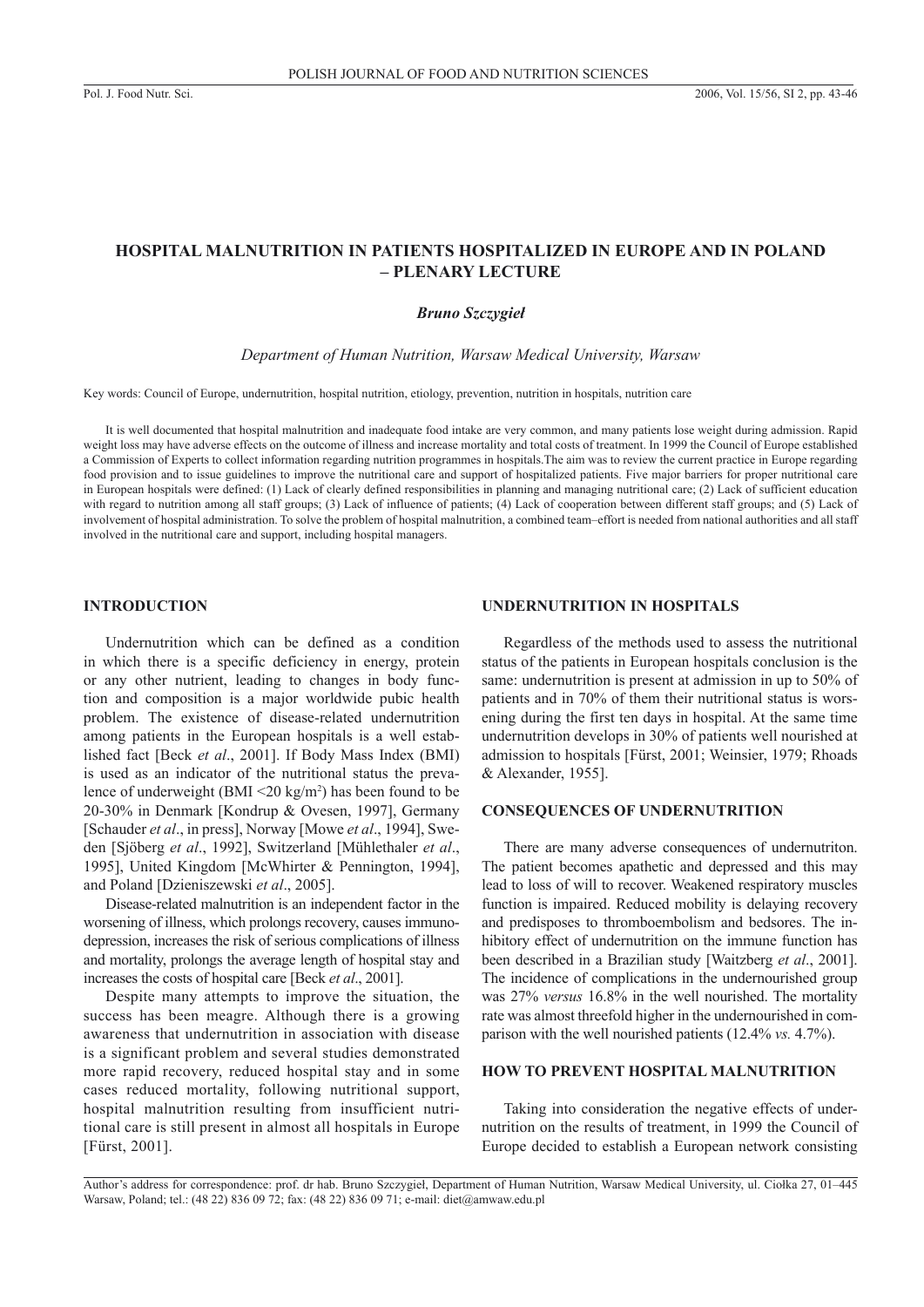of national experts in nutrition chaired by Denmark.

The aims of the network were: (1) To review the current practice in Europe regarding hospital food provision to patients prone to develop or suffering from disease-related undernutrition; (2) To issue guidelines which ensure that assessment of nutritional status and requirements, hospital food and nutritional support and monitoring are regarded as important components of patient care; and (3) To consider how national authorities, food services and health care personnel might work together to improve the nutritional care of hospitalized patients.

The current practice in eight countries in Europe was reviewed on the basis of the answers to the specially prepared questionnaire [Beck *et al*., 2001]. A brief summary of the guidelines in the report is given below.

# **Common major barriers in proper nutritional care in hospital**

Five major barriers to proper nutritional care in European hospitals were defined by members of the network: (1) Lack of clearly defined responsibilities in planning and managing nutritional care; (2) Lack of sufficient education with regard to nutrition among all staff groups; (3) Lack of influence of patients; (4) Lack of cooperation between different staff groups; and (5) Lack of involvement from the hospital administration.

# **Lack of clearly defined responsibilities in planning and managing nutritional care**

The responsibilities of different staff categories with respect to nutritional care seem unclear in most European hospitals. Routine nutritional risk screening and assessment in generally not performed. When it is performed weight, weight loss and BMI are used most frequently [McWhirter & Pennington, 1994; Thorsdottir *et al*., 1999; Wheatley, 1992].

*Guidelines*: Standards for assessing and monitoring nutritional status of the patient should be developed at a national level and the responsibility of each task clearly assigned.

### **Lack of sufficient education with regard to nutrition among all staff groups**

Education of physicians involves only few lessons about nutrition related topics. As a consequence physicians who use nutritional support only occasionally do not know how to provide optimal nutritional support for individual patients [Payne-James *et al*., 1995]. Also nurses have a lot of difficulties with identification of patients at risk, setting up nutritional treatment plans and morning nutritional support [Rasmussen *et al.*, 1999]. Better situation is with clinical dietitians who receive up-to-date training nutrition support but in daily practice their influence on the level of hospital nutrition is very low [Howard *et al*., 1999].

*Guidelines:* An improvement in the education in general nutrition and techniques of nutritional support for all staff members involved in the nutritional care of patients is necessary. In every hospital the plan of education and training in the field of nutrition should be established and realized.

### **Lack of influence of the patients**

In most European hospitals the patients have a choice between menus. Although information given to the patients regarding a proper menu is sparse and inconsistent. Also there is seldom a good description of the menus offered.

Additional factors such as the hours of meal service and disturbances during mealtime such as rounds by the medical personnel seem to affect consumption of food [Beck *et al*., 2001; McGlone *et al*., 1995].

*Guidelines:* The provision of meals should be flexible, and all patients should have the possibility to order food and extra food. Also patients should be involved in planning their meals.

#### **Lack of cooperation between different staff group**

Disease-related anorexia is probably the main reason of hospital malnutrition.

Generally the simplest way to provide adequate nutritional support is close cooperation between the patient and the medical nursing, dietetic, and food service staff. However in practice such cooperation seldom functions [Beck *et al*., 2001].

*Guidelines*: The hospital managers, physicians, nurses, dietitians, and food service staff should work together toward the common goal: optimal nutritional patient care. Also, contact between the hospital and the primary health care should be established.

#### **Lack of involvement from the hospital management**

Management does not consider food service to play important role in treatment of patients. Food service departments are usually grouped with general facilities rather than patients treatment services.

The general trend is that food service is administrated through contract. If the management is unable to describe what the food service should include the performance of the out-sourced service is going to be poor.

*Guidelines:* The provision of meals should be regarded an essential part of the treatment of patients and not such as a hotel service. The hospital management assessing the cost of food service should take account of the cost of the complications and prolonged hospital stay due to undernutrition [Beck *et al*., 2001].

# **RESOLUTION ON FOOD AND NUTRITIONAL CARE IN HOSPITALS**

In 2003 the committee of Ministers of the Council of Europe accepted resolution on Food and Nutritional Care in Hospitals which contains the following important statements addressed to the governments of the member states: (a) Access to safe and healthy variety of food is fundamental human right; (b) Proper food service and nutritional care in hospitals has beneficial effects on recovery of patients and their quality of life; and (c) The number of the undernourished hospitals patients in Europe is unacceptable, prolonged rehabilitation, diminished, quality of life and unnecessary cost of health care [Council of Europe, Committee of Ministers Resolution ResAP, 2003; Kondrup, 2004].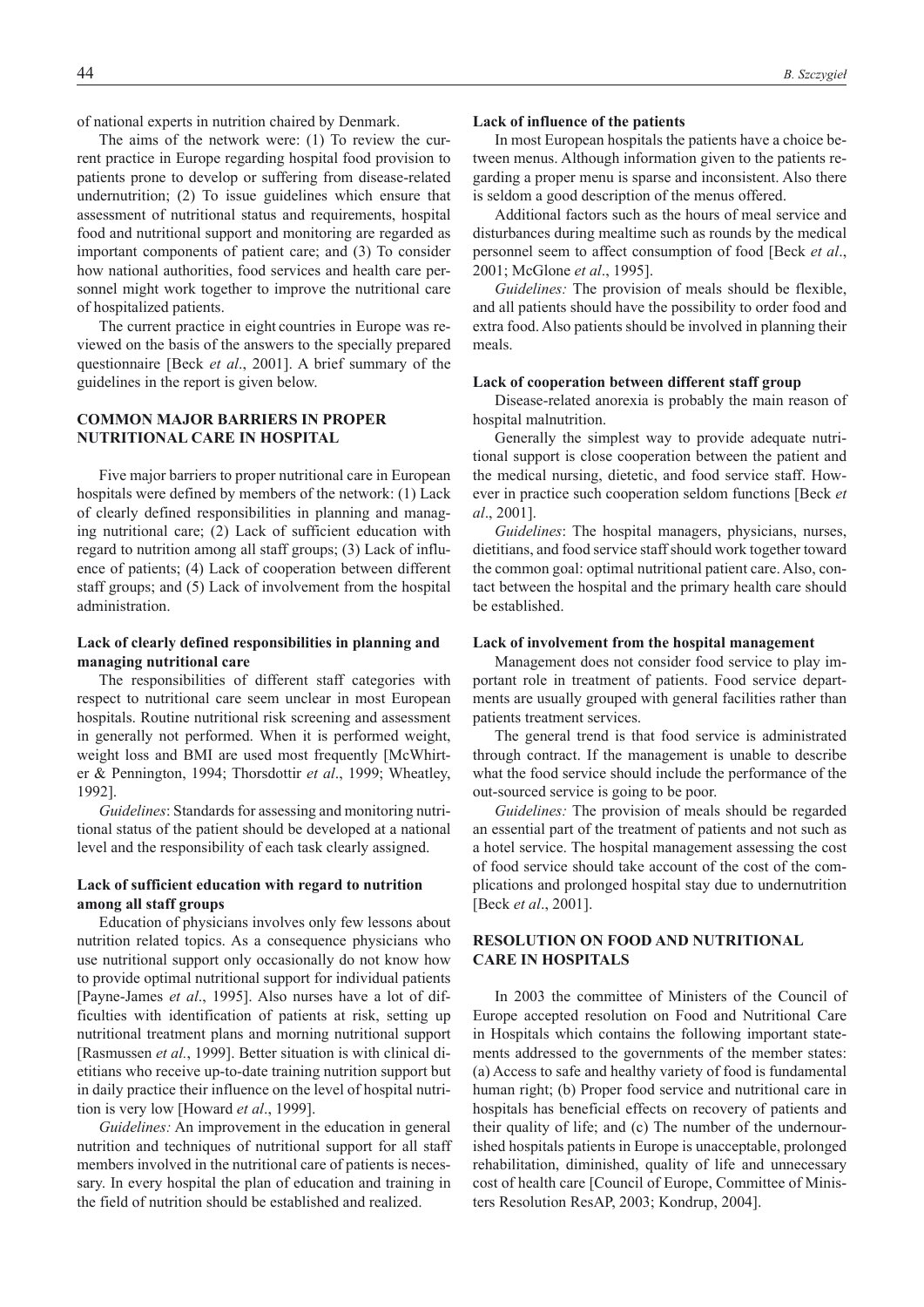Therefore this resolution recommends to the governments of the members states to: (a) Drew up implement national recommendations on food and nutritional care in hospitals; (b) Promote the implementation of the principles contained in the appendix to this resolutions which contains about 100 specific recommendations in a number of categories: nutritional assessment and treatment educations, hospital food and food service, and health economics; and (c) Ensure the widest dissemination of this resolution among public authorities, hospital staff, primary health care sector and nongovernmental organizations active in the feed [Council of Europe, Committee of Ministers Resolution ResAP, 2003; Kondrup, 2004].

Some of the key recommendations at the level of government are: (1) Standards for assessing and monitoring nutritional risk should be developed; (2) The definition of disease-related undernutrition should be universally accepted and used as a clinical diagnosis and treated as such; (3) The intake of ordinary food by the patients should be documented; (4) Standards of practice for initiation monitoring and termination of all artificial nutritional support should be developed; (5) Nutritional risk screening assessment and monitoring should be included in the accreditation standards for hospital; (6) A continuous postgraduate education programme for all staff should be supplemented [Beck *et al*., 2001; Council of Europe, Committee of Ministers Resolution ResAP, 2003; Kondrup, 2004].

#### **Conclusions**

- 1. All patients have the right to expect that their nutritional needs will be fulfilled during their hospital stay.
- 2. Identification of nutritional risk of patients should be followed by a treatment plan including dietary goals, monitoring of food intake and body weight.
- 3. The national guidelines for hospital food provision and nutritional care and support should be established to prevent undernutrition in the hospitals.

### **References**

- 1. Beck A. M., Balkanas U. N., Fürst P. *et al*., Food and nutritional care in hospitals: how to prevent undernutrition – report and guidelines from the Council of Europe. Clin. Nutr., 2001, 20, 455-460.
- 2. Council of Europe. Committee of Ministers Resolution ResAP (2003) on food and nutritional care in hospitals. 844 meeting of the Minister's Depuites (19 June 2003), Strasbourg 2003.
- 3. Dzieniszewski J., Jarosz M., Szczygieł B. *et al*., Nutritional status of patients hospitalized in Poland. Europ. J.

Clin. Nutr., 2005, 59, 552-560.

- 4. Fürst P., Undernutrition in hospitals: A challenge for prevention. Proceedings: Food and nutritional care in hospitals: Acting together to prevent undernutrition. Council of Europe. Strasbourg 2001.
- 5. Howard J. P., Jonkers-Schuitema C.F., Kyle U., The role of the nutrition support dietician in Europe. Clin. Nutr., 1999, 18, 379-383.
- 6. Kondrup J., Ovesen L., Nutrition in hospitals. J. Dan. Med. Assoc., 1997, 159, 3755-3759.
- 7. Kondrup J., Proper hospital nutrition as a human right. Clin. Nutr., 2004, 23, 135-137.
- 8. McGlone P.C., Dickerson J.W.T., Davies G.J., The feeding of patients in hospital: a review. J. Royal. Soc. Health., 1995, (Oct.), 282-288.
- 9. McWhirter J.P., Pennington C.R., Incidence and recognition of malnutrition in hospital. Br. Med. J., 1994, 308, 945-948.
- 10. Mowe M., Bohmer T., Kindt T., Reduced nutritional state in an elderly population  $(>=70$  years) is probable before disease and possible contributes to the development of disease. Am. J. Clin. Nutr., 1994, 59, 317-324.
- 11. Mühlethaler R., Stuck A.E., Minder C.E., Frey B., The prognostic significance of protein – energy malnutrition in geriatric patients. Age Ageing, 1995, 24, 193-197.
- 12. Payne-James J.J., de Gara C.J., Grimble G.K., Silk D.B.A., Artificial nutrition support in hospitals in the United Kingdom – 1994; Third National Survey. Clin. Nutr., 1995, 14, 329-335.
- 13. Rasmussen H.H., Kondrup J., Ladefoged K., Staun M., Clinical nutrion in Danish hospital: a questionnaire based investigation among physicians and nurses. Clin. Nutr., 1999, 18 153-158.
- 14. Rhoads J.E., Alexander C.E., Nutritional problems in surgical patients. Ann. NY. Acad. Sci., 1955, 63, 268-273.
- 15. Schauder P., Auerswald U., Beleites E. *et al*., Mangelernährung in Krankenhaus in Deutschland, in press.
- 16. Sjöberg M., Väisänen M., Wennerberg J., Hospital meals – What do patients need and what are they given? Scand. J. Nutr., 1992, 36, 138-141.
- 17. Thorsdottir J., Eriksen B., Eysteinsdottir S., Nutritional status at submission for dietetic services and screening for malnutrition at admission to hospital. Clin. Nutr., 1999, 18, 15-21.
- 18. Waitzberg D., Waleska T.C., Correia I.T.D., Hospital malnutrition: The Brazilian National Survey (IBRANUTRA): A study of 4000 patients. Nutrition, 2001, 17, 573-580.
- 19. Weinsier R.L., Hospital malnutrition: a prospective evaluation of general medical patients during the course of hospitalization. Am. J. Clin. Nutr., 1979, 32, 418.
- 20. Wheatley P., Report of a nutritional screening audit. J. Hum. Nutr. Dietet., 1992, 12, 433-436.